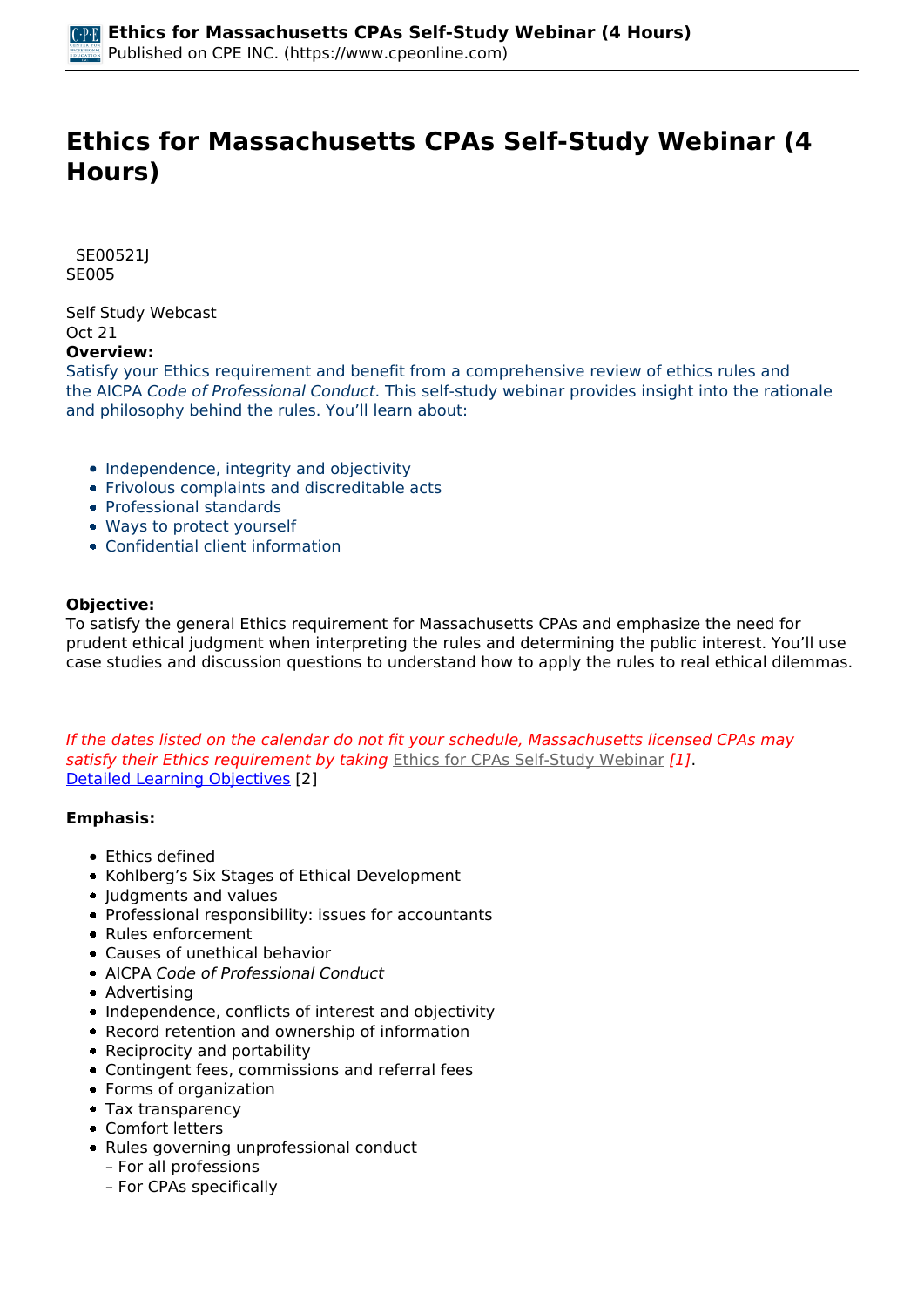

*• Recognize the motivations for ethical behavior as identified in Kohlberg's stages of moral development • Recognize the relative pressure put upon the CPA preparer during the current COVID-19 pandemic • Identify the professional mandates that prevent CPAs from claiming ignorance of the rules and standards applicable to their ethical behavior • Identify the licensing board's primary consideration when disciplining a licensee • Recognize the practitioner's responsibilities to the IRS in regards to client information requests • Identify the time frame in which a practitioner must obtain the informed consent of clients in which the practitioner has a conflict of interest • Determine the single most important consideration when determining the most ethical choice of action(s) • Recognize the primary concern with the performance of attest services for non-attest clients • Identify threats to the practitioner's integrity and objectivity • Identify the work paper retention requirements of the Code of Conduct • Identify the entity responsible for the promulgation of US GAAP • Recognize the primary concerns with contingent fees within the profession • Recognize confidentiality restrictions in the accounting profession • Identify permissible and non- permissible CPA firm names* 

*Bottom***Prerequisite:**  *None.*

# **Preparation:**

*No advance preparation required.*

# **Level of Knowledge:**

*Basic.*



 *[NASBA & State Sponsor Information](https://www.cpeonline.com/sponsor-information)  |  [Policies](https://www.cpeonline.com/policies)*